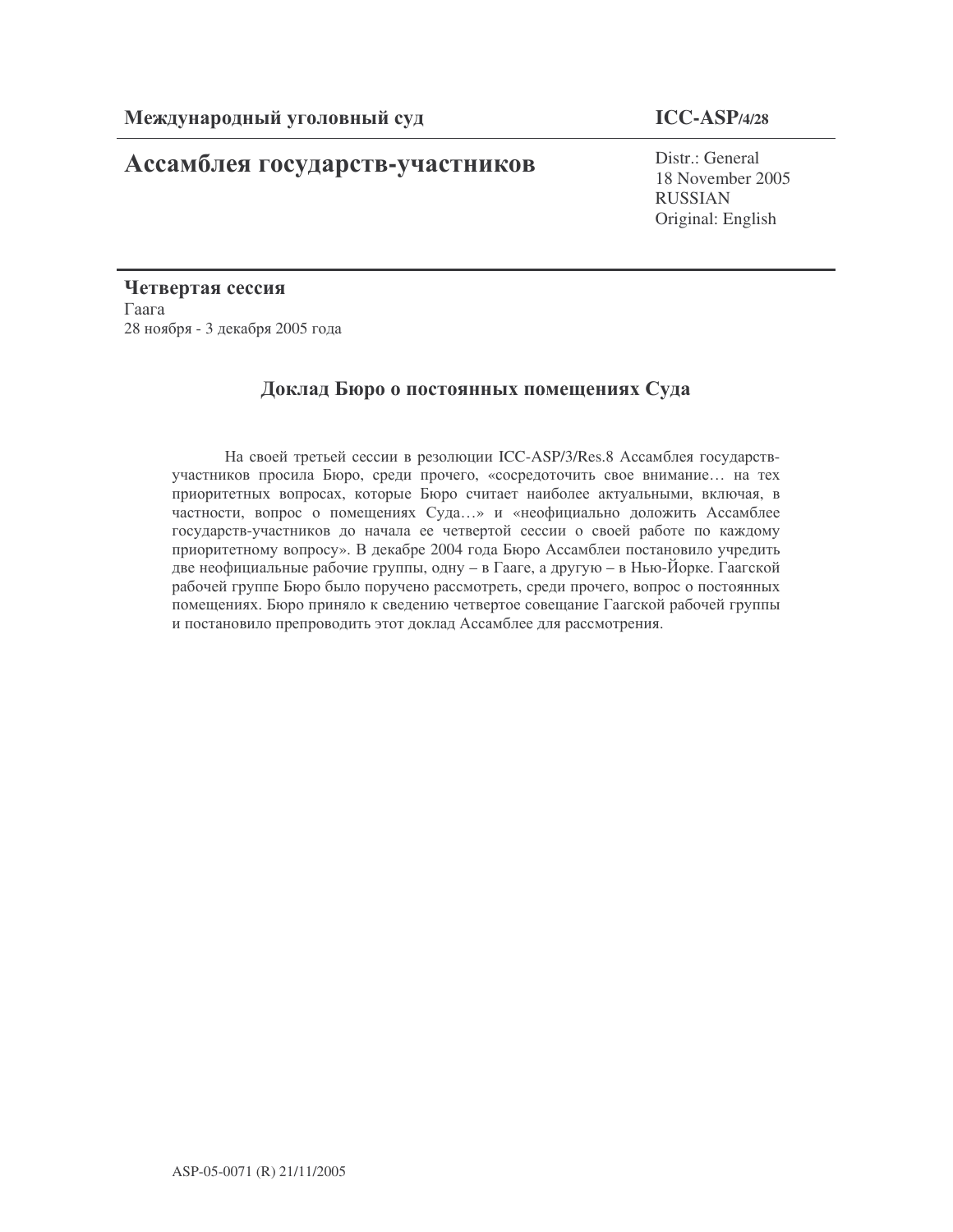### Приложение

#### БЮРО АССАМБЛЕИ ГОСУЛАРСТВ-УЧАСТНИКОВ

#### ГААГСКАЯ РАБОЧАЯ ГРУППА

#### Доклад четвертого совещания

#### Министерство иностранных дел Нидерландов 2 ноября 2005 года, 9 ч. 30 м. -13 ч. 30 м.

Совещание открыл Председатель Гаагской рабочей группы посол Жилберту 1. Верне Сабойа (Бразилия).

2. После утверждения повестки дня (добавление 1) Председатель напомнил о том, что Рабочая группа рассматривает вопрос о постоянных помещениях Суда во второй раз и что с учетом предстоящей четвертой сессии Ассамблеи государств-участников совещание Рабочей группы дает возможность для проведения анализа этого вопроса и обсуждения по существу возможных итогов рассмотрения данного пункта Ассамблеей.

В частности, Председатель обратил внимание на тот факт, что технические и 3. финансовые аспекты, содержащиеся в соответствующих документах, будут составлять канву обсуждений в Рабочей группе, но что необходимо не упустить из виду более широкие последствия вопроса о постоянных помещениях для будущего Суда. Для эффективного функционирования в качестве полностью действующего судебного учреждения Суд необходимо обеспечить надлежащими и подобающими его статусу ресурсами.

4. Остановившись на замечаниях и рекомендациях Бюджетно-финансового комитета по данному вопросу, содержащихся в документе ICC-ASP/4/27, Председатель отметил, что соответственно, хотя Ассамблея вряд ли придет к окончательному выводу по данному вопросу, было бы желательным, чтобы она достигла определенного предварительного решения относительно существующих вариантов размещения, с тем чтобы иметь возможность продолжить работу по графику, соответствующему крайнему сроку, в качестве которого был определен 2012 год. Учитывая также картину, которая складывается в результате подготовки доклада о «Методах финансирования помещений, применяемых другими международными организациями», четвертая сессия Ассамблеи станет надлежащим форумом для проведения обсуждения, на котором государства-участники будут иметь возможность выразить свое мнение по данному вопросу и по вопросу о его возможном воздействии на будущее переговоров. Можно было бы также рассмотреть вопрос о создании вспомогательного органа Ассамблеи в составе известных личностей, отвечающих требованиям в плане технической и политической сторон дела, для внесения вклада в достижение позитивного разрешения данного вопроса.

5. Председатель Внутриучрежденческого комитета по постоянных помещениям судья Ханс-Петер Кауль выступил затем с представлением по вопросу о постоянных помешениях.

6. Впоследствии перед Рабочей группой выступил также посол Эдмонд Велленстайн, Генеральный директор Целевой группы по МУС министерства иностранных дел Нидерландов.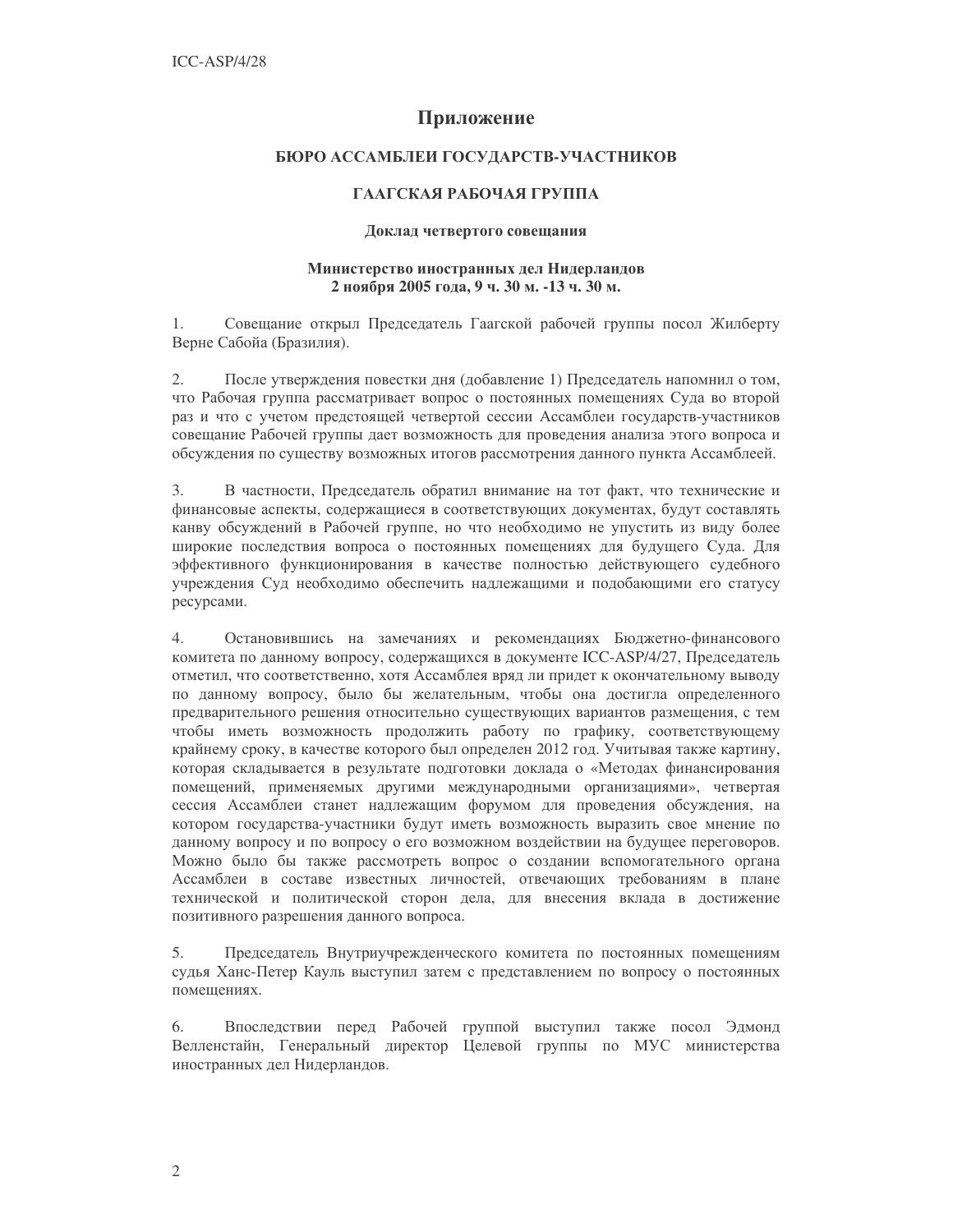7. Затем Рабочая группа провела обмен мнениями по содержанию представленных Судом докладов, а также по рекомендациям Бюджетно-финансового комитета и по наиболее оптимальным путям продвижения вперед по данному вопросу. Обсужденные вопросы включали следующее: расходы на экологические очистные работы Александерказерне, финансируемые принимающим государством, после чего Суд будет иметь возможность начать строительство на этой территории; дополнительное обсуждение возможности проведения Судом судебных разбирательств вне места расположения Суда; возможная финансовая поддержка принимающим государством постоянных помещений на условиях, которые были бы более благоприятны, нежели условия коммерческого характера; вероятность перерасхода финансовых средств и более длительного по сравнению с ожидавшимся периода завершения строительства постоянных помещений, а также практические и финансовые последствия таких сценариев; и необходимость учета не только финансовых аспектов различных вариантов в отношении постоянных помещений, но и других ключевых элементов, таких как проблемы безопасности, вызывающие озабоченность.

8. Рабочая группа провела также обсуждение по вопросу о своей возможной роли в будущем, после проведения четвертой сессии Ассамблеи. Было выражено мнение о том, чтобы Ассамблея рассмотрела возможность продления работы Рабочей группы для оказания постоянной поддержки Суду по ряду вопросов.

9. После длительного обсуждения Рабочая группа пришла к выводам, содержащимся в добавлении 2.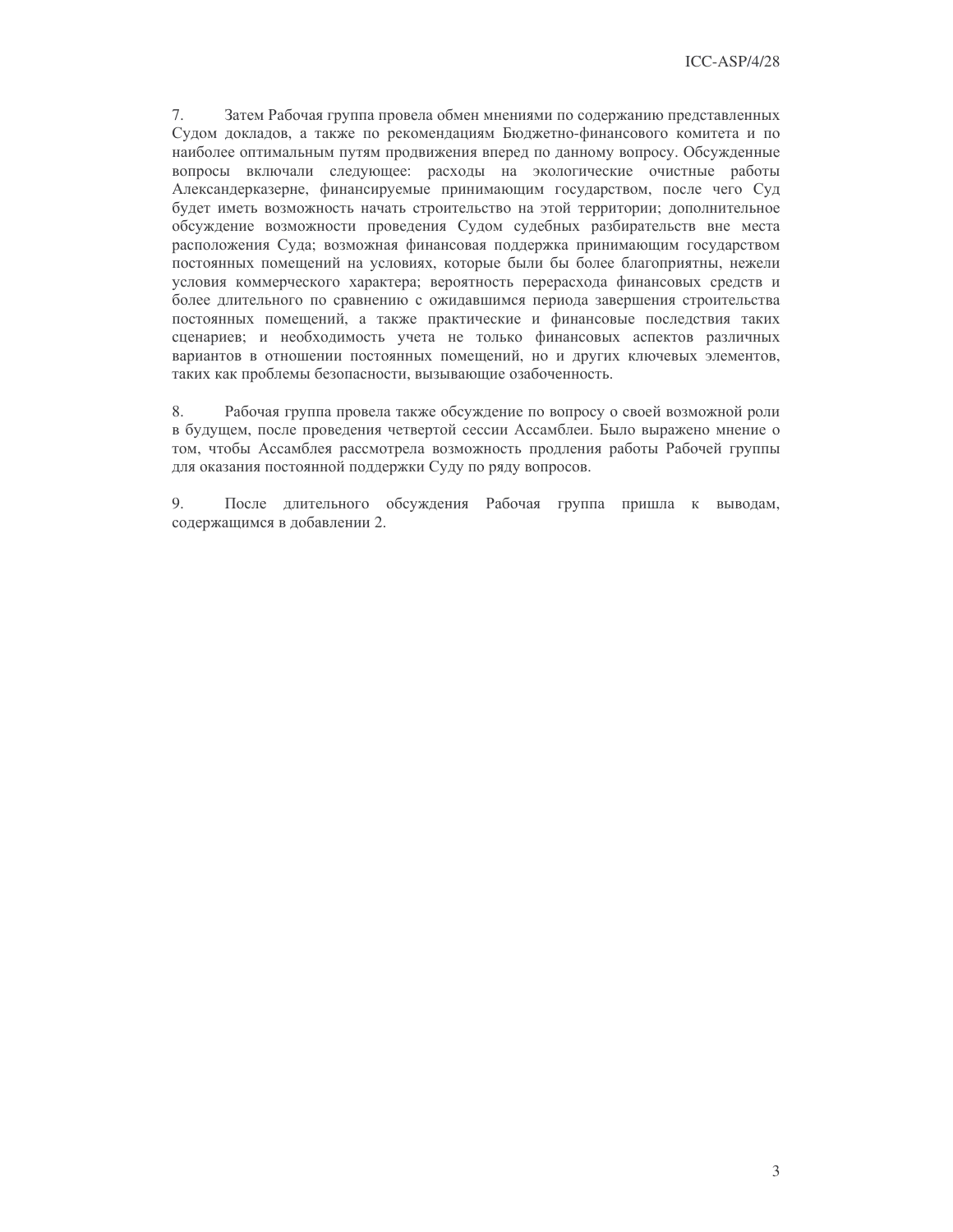### Добавление 1

#### Повестка дня

- $1.$ Утверждение повестки дня
- 2. Организация работы
- $3.$ Постоянные помещения
- Прочие вопросы  $4.$